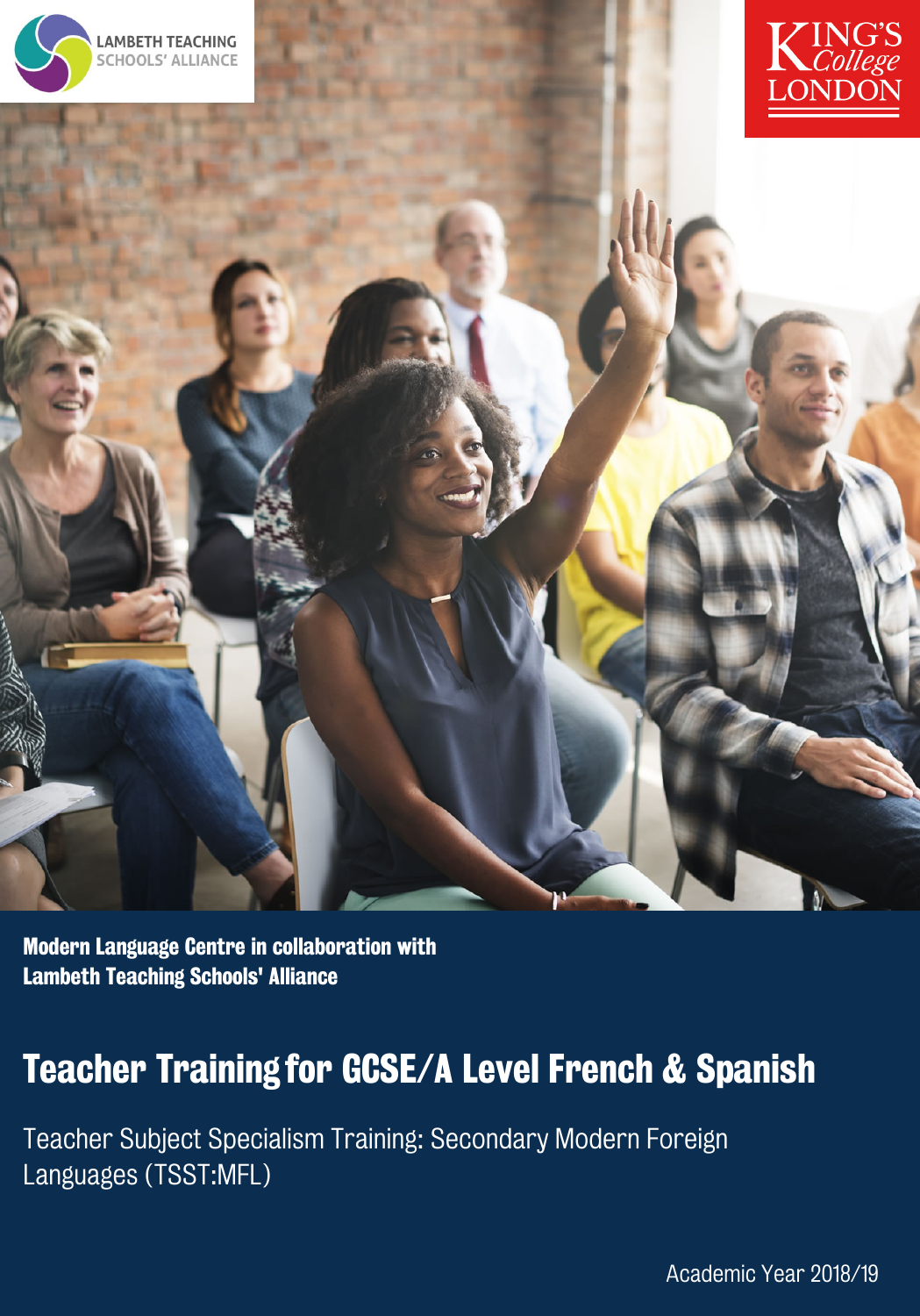### Course Objectives

Below is a list of the objectives for the Teacher Subject Specialism Training course:

- To familiarise oneself with the new GCSE/A level structure,  $\bullet$ content and assessment pattern;
- To familiarise oneself with cutting-edge theories and practice in Second Language Acquisition with a focus on the Task-Based Approach;
- To refresh and consolidate language competence and skills in French or Spanish;
- To reflect on the target language grammatical and lexical structures to be taught as part of the GCSE/A level programme;
- To be taught by native tutors with a long term experience in Secondary and HE education;
- To share ideas and practice with colleagues in a friendly and supportive environment;
- To experience some innovative teaching methodologies and reflect on one's own learning  $\bullet$ and teaching experience;
- To develop strategies to support students through their language learning experience and formative assessment
- To obtain a CPD as part of the training course.

#### Course Content & Structure

*Morning Session*

Delivered in English and will comprise a theoretical reflection, with practical examples, on some key aspects of the new GCSE and A level programme, with a focus on the four language skills, on using translation as a teaching tool and on the use and design of authentic teaching material based on the Task-Based Approach to language teaching and learning (30hrs).

Conducted in the target language (Spanish and French) and will expand the content presented in the morning with practical GCSE and A Level examples based on the Task-Based Approach, with the possibility to share ideas and teaching material and to do some microteaching sessions (30hrs).

*Afternoon Session*

The course was very engaging and helpful; very well-structured and informative"



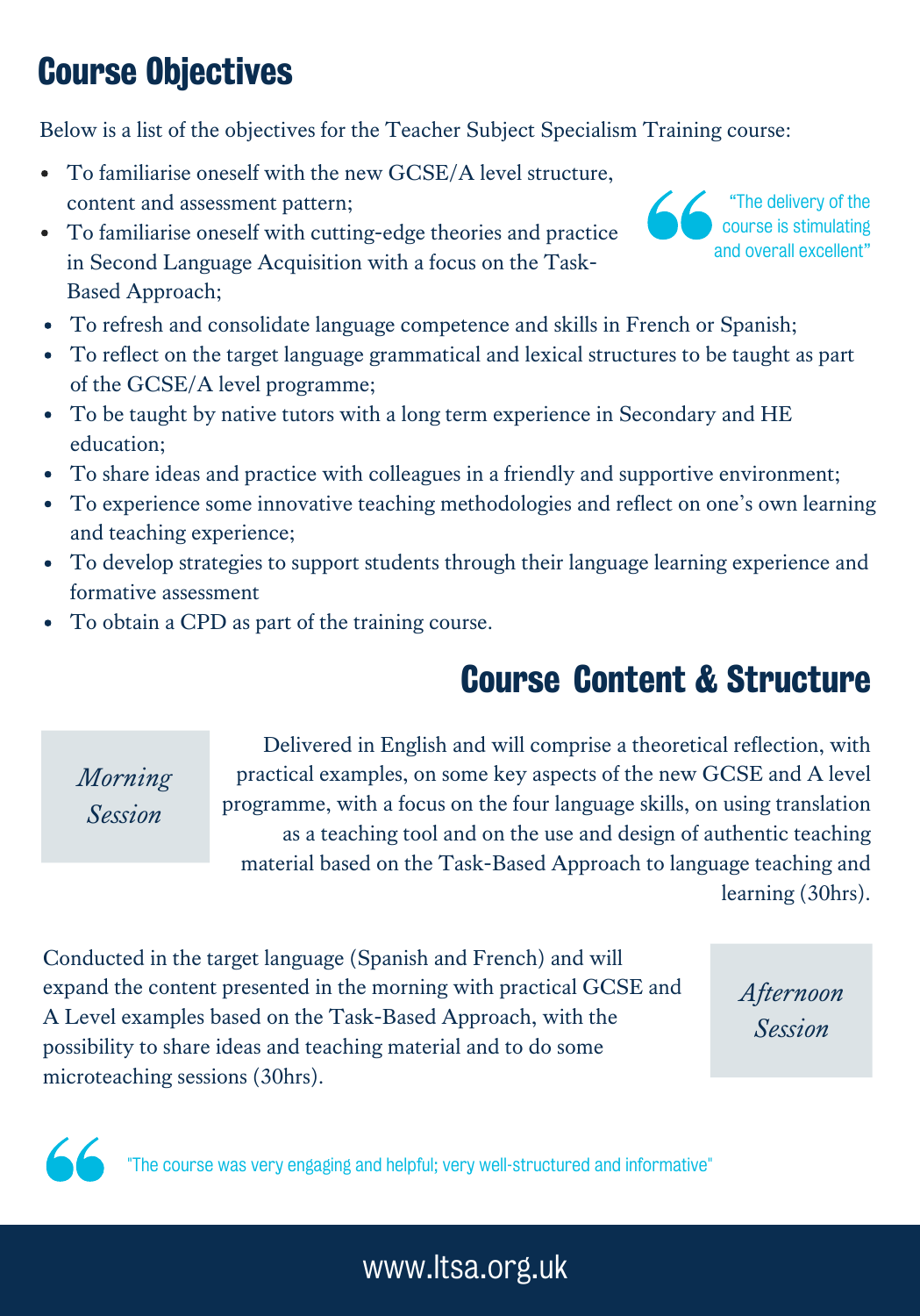#### Participant Requirements

Participants will be asked to work on a project based on the design of some teaching material following the principles of the Task-based-Approach and on a reflective e-portfolio in support of their learning and teaching experience;

Participants will also be offered the possibility to observe classes in schools and at the MLC/KCL, to reflect on their learning process and to share their experience within the group and on the e-portfolio.

#### Eligible Participants

- Teachers not currently teaching MFL with post A level MFL qualifications;
- Teachers not currently teaching MFL who have good A level qualifications;
- Teachers not teaching MFL who are native/ near native speakers;
- Non-specialist teachers currently teaching MFL in addition to their specialist subject;
- Specialist MFL teachers who are not currently teaching MFL and who need refresher training to enable a move back to an MFL role;
- Specialist MFL teachers who have the capacity to teach a new language in addition to their language specialism;
- Teachers who are looking to return to the profession;
- Overseas trained teachers.

 $\overline{\mathcal{L}}$ 

"I have learnt a lot and I feel more confident as a teacher. The teachers are great, and the material is excellent. The course was very motivating for me, thank you"

"Your course gave me the confidence to go for it and believe in myself. The different techniques learnt during the course have taught me how to engage more with my students and better manage my class. The class observation was determinant to building my confidence. Thank you!"



Participants will obtain a CPD Certificate with 70% attendance + the completion of a teaching project + 2 class observations. Participants might choose to attend only the morning pedagogical sessions and obtain a CPD certificate with 70% attendance of the morning sessions and with the completion of a teaching project.

#### www.Itsa.org.uk